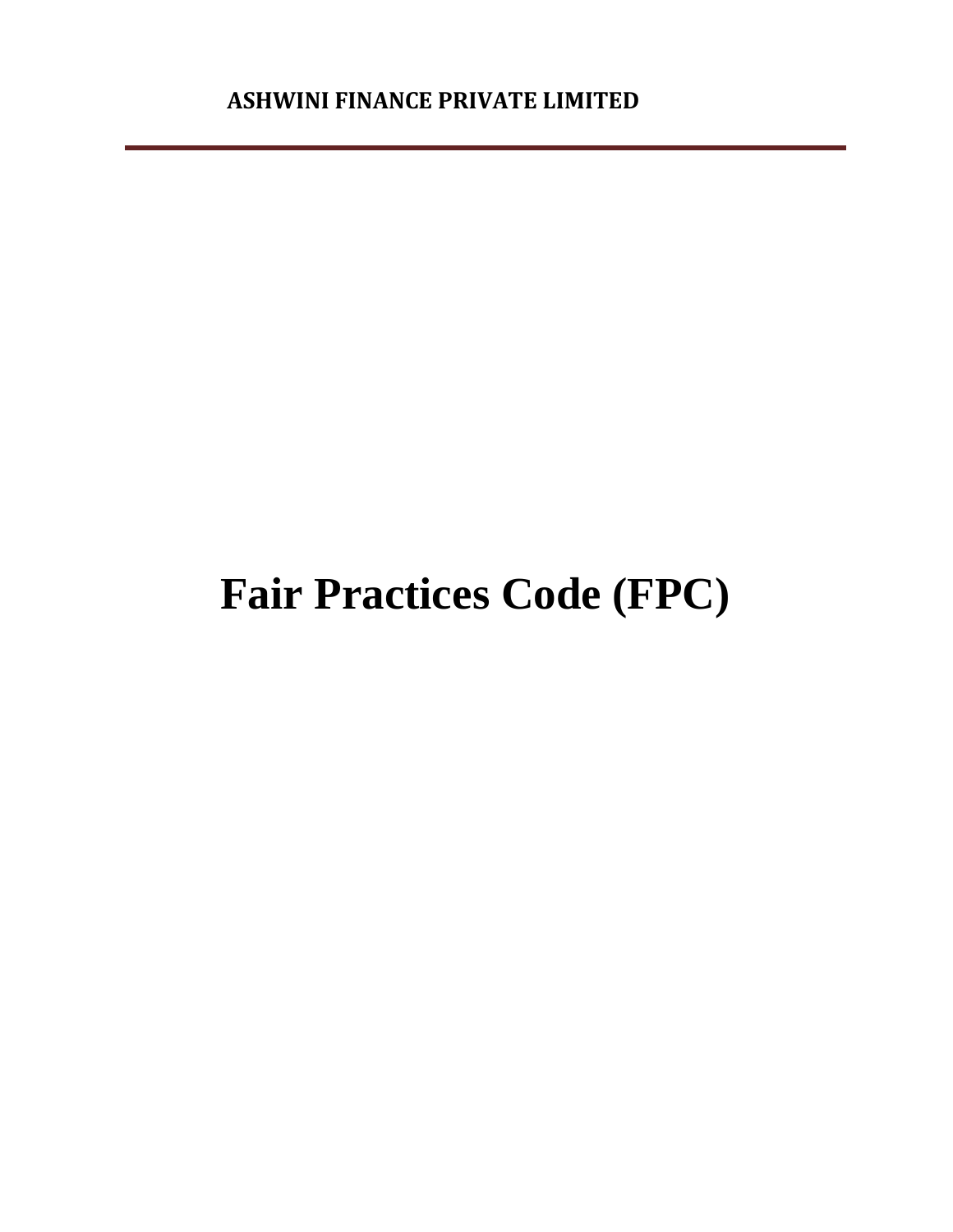#### **FAIR PRACTICES CODE**

AFPL is a technology enabled financial-services company specialising in financing pre-owned Two Wheelers using proprietary underwriting tool and is committed to sanction loans to customers with bare minimum documentation. We intend to target the most under-served yet deserving strata of customers and fulfil their dream of enhancing mobility in their lives by owning a two-wheeler. We endeavour to offer seamless and absolute hassle free experience to our customers and make a difference in their life by enabling access to finance at a competitive price. The organization endeavours to follow the policy guidelines laid down by the Reserve Bank of India (RBI) to set up fair business practices while dealing with its customers.

AFPL is committed towards making two wheeler/ three wheeler / four wheeler and other finance options available to all deserving and eligible customers. This will be done without any discrimination on the basis of race, caste, colour, religion, sex, marital or status, in regards to all financial products, so as to act fairly and reasonably in all its dealings with customers. AFPL was founded with the aim of eliminating the immobility in the lives of millions of Indians and empower them by facilitating finance to own a vehicle, resulting in opening up several business opportunities to them

AFPL will ensure that the implementation of this Fair Practices Code ("FPC" / "Code") becomes the responsibility of the entire organization and its employees. The Company's fair lending practices shall apply across all aspects of its operations including marketing, loan origination, processing, and servicing and collection activities. Its commitment to FPC will be demonstrated in terms of employee accountability, training, counselling, and monitoring, auditing programs and internal controls, optimal use of technology and empathy to the needs of its customers across channels. At the same time, we will remain cognizant of our customer's need for privacy and confidentiality for their personal data. Unless, mandated by government regulations or an order issued by the relevant court of law, we will maintain strict privacy codes for data of our customers. The company commits to laying down the appropriate grievance redressal mechanism for its customers and resolve disputes arising in this regard by helping customers with the appropriate redressal mechanism along with highlighting the relevant authority for the same. AFPL remains committed towards adopting all the best practices prescribed by RBI from time to time and shall make appropriate modifications if any necessary to this Code to conform to the standards as prescribed.

Accordingly, this FPC has been formulated pursuant to the Guidelines on Fair Practices Code provided in the Non-Banking Financial Company –Non-Systemically Important Non-Deposit taking Company (Reserve Bank) Directions, 2016 issued by the Reserve Bank of India ("RBI") vide its Master Direction bearing No. RBI/DNBR/2016-17/44 – DNBR.PD.007/03.10.119/2016-17 dated September 01, 2016.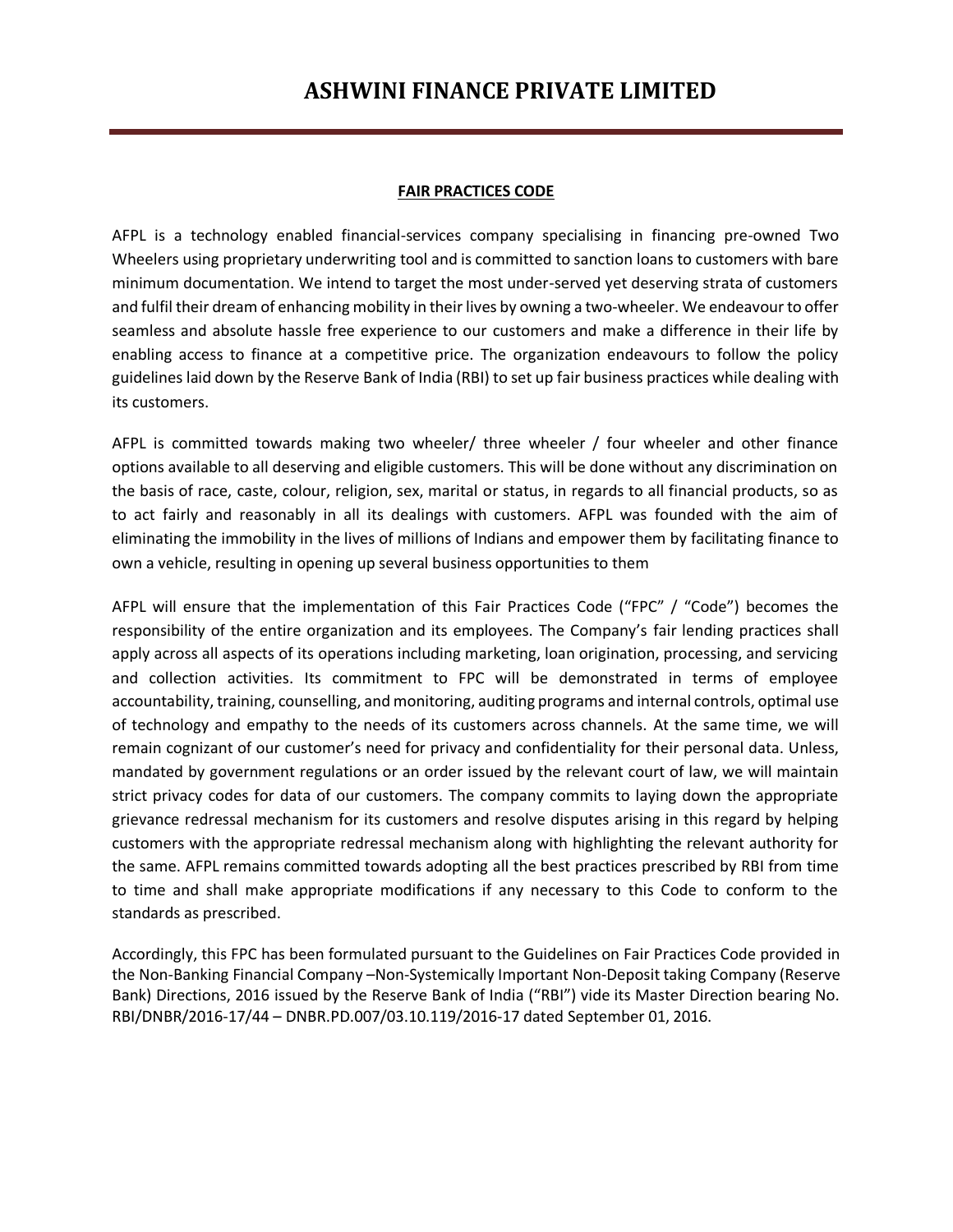## **1. OBJECTIVES OF THE CODE**

This Fair Practices Code for AFPL seeks to provide transparency and clarity to the borrowers with regard to their transactions.

This Code has been developed to:

- (a) Promote good and fair practices by setting minimum standards in dealing with borrower/s;
- (b) Increase transparency so that the borrower/s can have a better understanding of what they can reasonably expect of the services; and
- (c) Promote a fair and cordial relationship with borrower/s.

#### **2. APPLICATION OF CODE**

All parts of this Code apply to all the products and services, whether they are provided by the Company across the counter, over the phone, by post, through interactive electronic devices, on the internet or by any other method.

#### **3. FAIR AND TRANSPARENT DEALINGS WITH BORROWER/S**

We shall stay committed to act in a fair and transparent manner in all dealings with its, by ensuring that:

- (a) Meeting the commitments and standards in this Code, forthe products and services we offer, and in the procedures and practices our staff follows;
- (b) Making sure that our products and services meet relevant laws and regulations in letter and spirit; and
- (c) Ensuring that our dealings with borrower/s rest on ethical principles of integrity and transparency.

#### **4. LOANS**

## **(i) Applications for loans & their processing –**

- (a) We shall include in the Loan Application forms necessary Information which affects the interest of the borrower/s, so that a meaningful comparison with the terms and conditions offered by other lenders can be made & informed decision can be taken by the borrower/s. The loan application form shall contain the list of documents required to be submitted with the application form.
- (b) We shall follow the System of giving Acknowledgement for receipt of all Loan Applications. Preferably, the time frame within which Loan Applications will be disposed of would also be indicated to the customer, keeping inmind the level of Authority to which the Loan Proposal would be forwarded for final decision.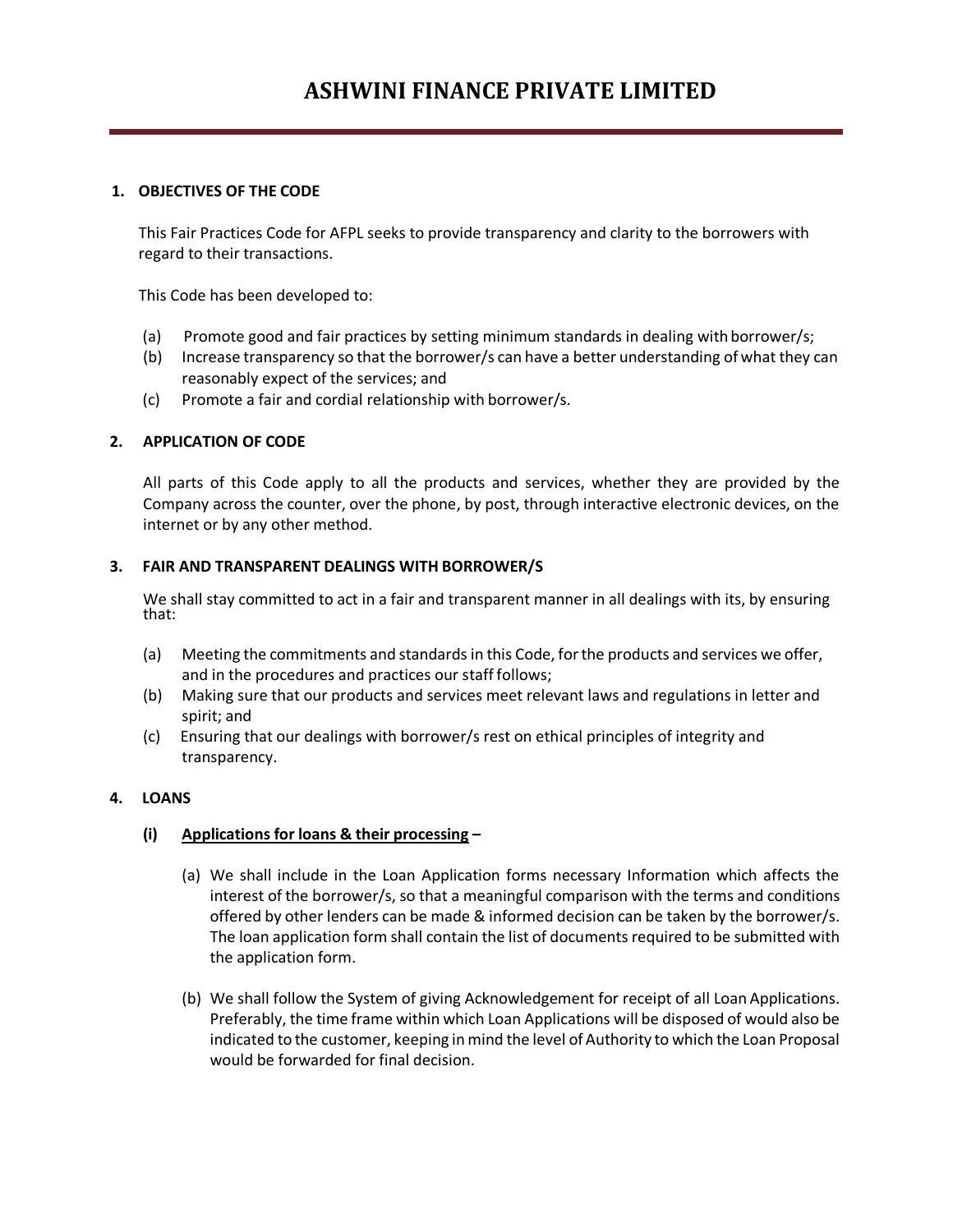(c) All Communications to the borrower/s will be in the vernacular language or a language as understood by the borrower/s.

## **(ii) Loan appraisal and terms/conditions –**

- (a) Normally all particulars required for processing the Loan Application shall be collected by us at the time of Application. In case we need any additional information, the Borrower/s would be told that he would be contacted immediately again.
- (b) We shall convey in writing to the borrower/s in the vernacular language or a language as understood by the borrower/s, the amount of loan sanctioned along with the terms & conditions including annualized rate of interest, method of application thereof, EMI Structure, and any other charges if any, and shall keep the written acceptance of all these terms and conditions by the borrower/sin our records. We shall mention the penal interest charged for late repayment in bold in the loan agreement.
- (c) We shall provide copy of the loan agreement along with a copy of each of the enclosures quoted in the loan agreement to every borrower/s subsequent to disbursement ofloans.

## **(iii) Disbursement of loans including changes in terms and conditions**

- (a) We shall give notice to the borrower/s in the vernacular language or a language as understood by the borrower/s of any change in the terms and conditions including disbursement schedule, interest rates, service charges, prepayment charges, other applicable fee/charges etc. We shall also ensure that changes in interest rates and charges are effected only prospectively. A suitable condition in this regard shall be incorporated in the loan agreement. We shall not charge foreclosure charges/pre-payment penalties on floating rate term loans, if any, sanctioned to individual borrowers.
- (b) Before taking a decision to recall / accelerate payment or performance under the Agreement or seeking additional securities, we shall give notice to borrower/s in consonance with the Loan Agreement.
- (c) We shall release all Securities within 60 working days of repayment of all dues or on realization of the outstanding amount of loan subject to any legitimate right or lien for any other claim that we may have against the borrower/s. If such right of set off is to be exercised, the borrower/s shall be given a prior notice about the same with full particulars about the remaining claims & the conditions under which we are entitled to retain the securities till the relevant claim is settled / paid.

## **5. GUARANTORS**

When a person intends to be Guarantor for a loan, he / she will be informed about his/her Liability as Guarantor.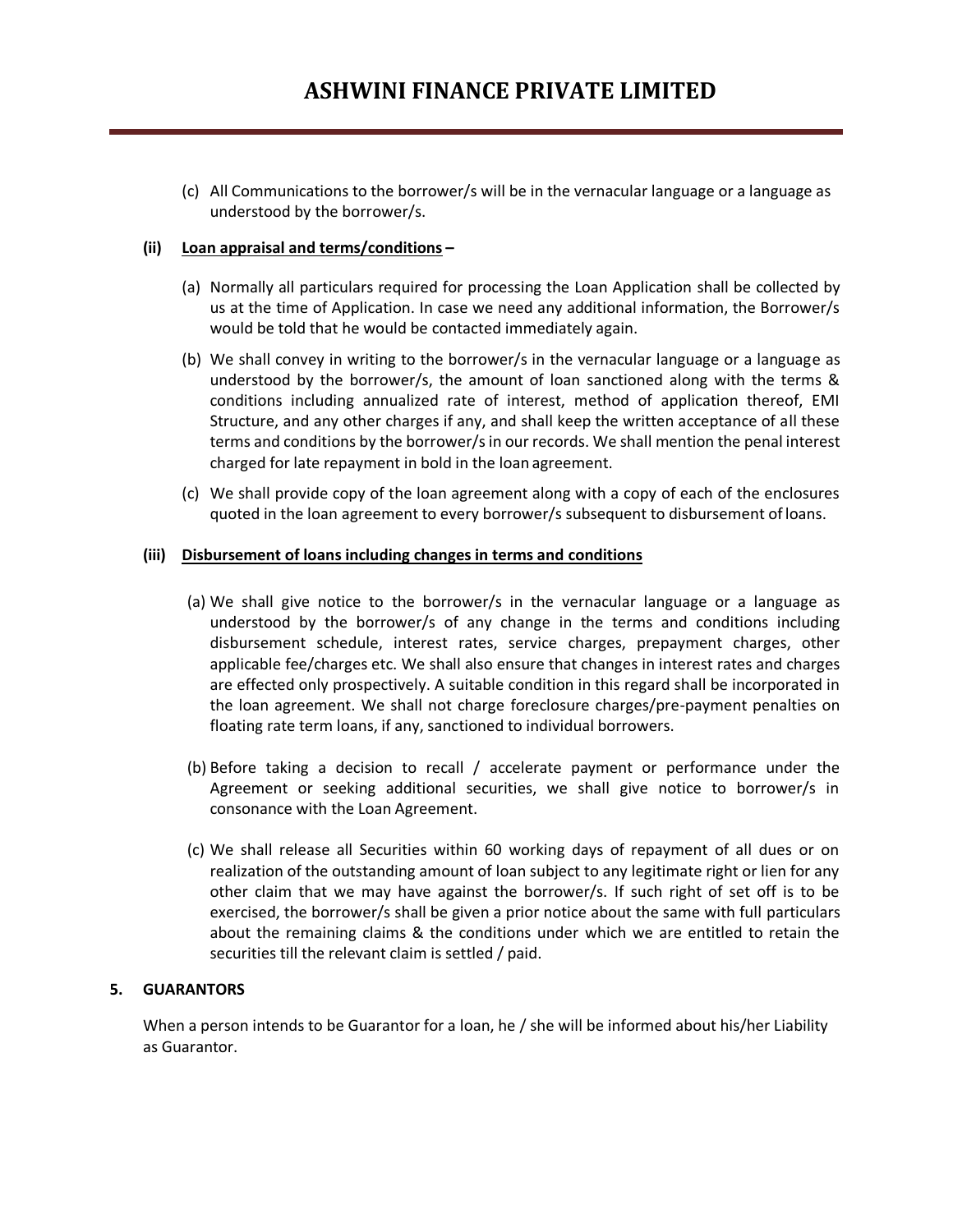## **6. PRIVACY AND CONFIDENTIALITY**

All personal information of borrower/s shall be treated as private and confidential [even when the borrower/s are no longer customers of AFPL] and shall be guided by the following principles and policies. We shall not reveal information or data relating to borrower/s account, whether provided by the borrower/s or otherwise, to anyone, including other companies / entities in our group, other than in the following exceptional cases:

- (a) If the information is to be given by law.
- (b) If there is a duty towards the public to reveal the information.
- (c) If our interests require them to give the information (for example, to prevent fraud) but it should not be used as a reason for giving information about borrower/s or borrower/s accounts [including borrower/s name and address] to anyone else, including other companies in the group, for marketing purposes.
- (d) If the borrower/s asks us to reveal the information, or with the borrower/s permission.
- (e) If we were asked to give a reference about borrower/s, we shall obtain his / her written permission before giving it.
- (f) The borrower/s shall be informed the extent of his / her rights under the existing legal framework for accessing the personal records that we hold about him /her.

# **7. COLLECTION OF DUES / RECOVERY**

- (i) Whenever loans are given, we shall explain to the borrower/s the repayment process by way of amount, tenure and periodicity of repayment. However if the borrower/s does not adhere to the repayment schedule, a defined process in accordance with the laws of the land shall be followed for recovery of dues. The process will involve reminding the borrower/s by sending him / her notice or by making personal visits and / or repossession of security, if any.
- (ii) Our collection strategy will be built on courtesy, fair treatment and persuasion. We will provide borrower/s with all the information regarding dues and shall endeavor to give sufficient notice for payment of dues.
- (iii) All the members of the staff or any person authorised to represent us in collection and/or security repossession shall be adequately trained to deal with the borrower/s in an appropriate manner and shall follow the guidelines set out below:
	- (a) Borrower/s would be contacted ordinarily atthe place of his/ her choice and in the absence of any specified place at the place of his / her residence and if unavailable at his / her residence, at the place of business / occupation.
	- (b) Identity and authority to represent the Company will be made known to the customer at the first instance.
	- (c) Borrower/s privacy would be respected.
	- (d) Interaction with the borrower/s shall be in a civil manner.
	- (e) Company's representatives shall contact the Borrower/s between 0700 hrs and 1900 hrs, unless the special circumstances of the customer's business or occupation require otherwise.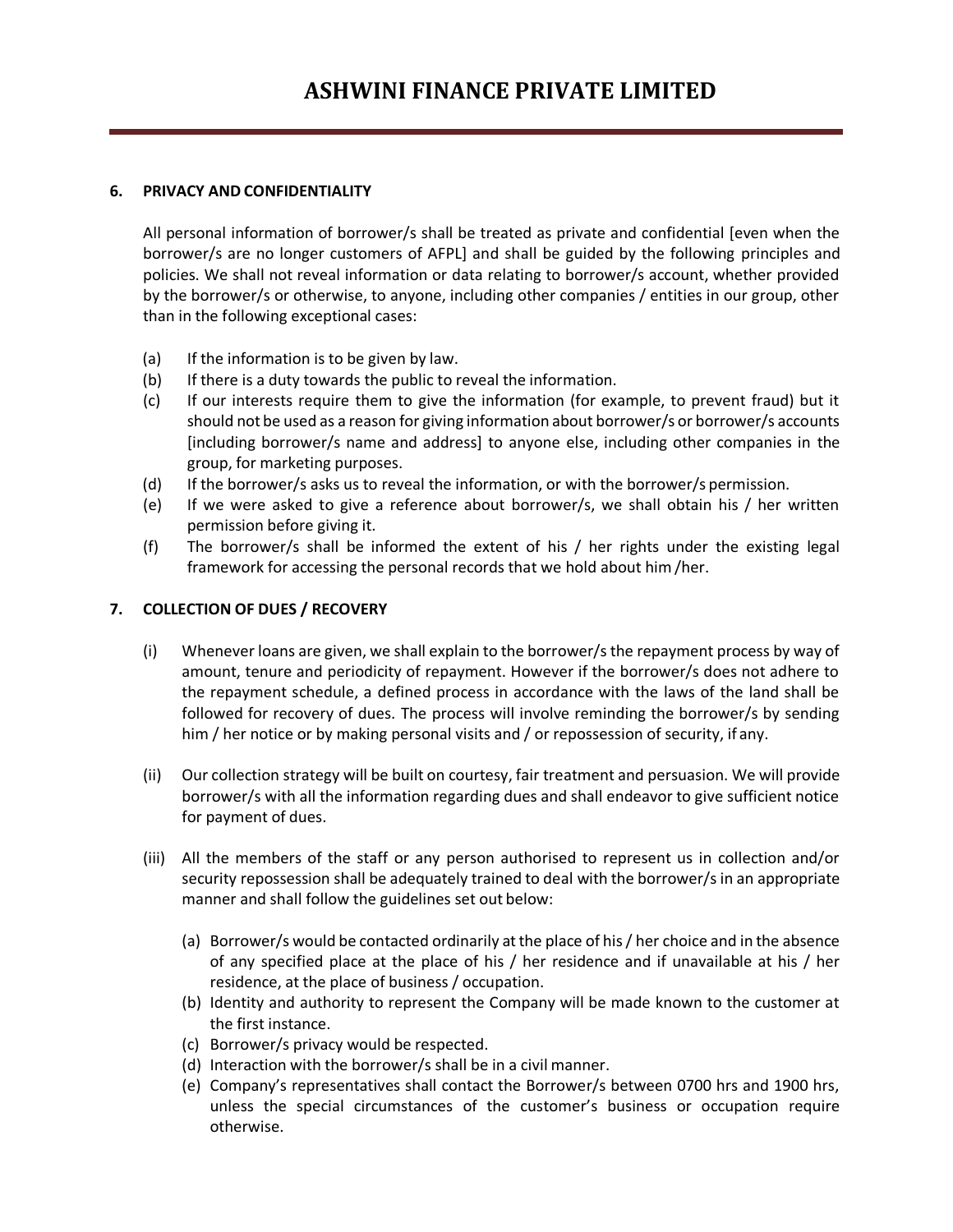- (f) Customer's request to avoid calls at a particular time or at a particular place shall be honored as far as possible.
- (g) Time and number of calls and contents of conversation would be documented.
- (h) All assistance shall be given to resolve disputes or differences regarding dues in a mutually acceptable and in an orderly manner.
- (i) During visits to customer's place for dues collection, decency and decorum should be maintained.
- (j) Inappropriate occasions such as bereavement in the family or such other calamitous occasions should be avoided for making calls/visits to collect dues.

#### **8. COMPLAINTS AND GRIEVANCES**

#### **Internal Procedures**

- (a) The Company has established the system and procedures for receiving, registering and disposing of complaints and grievances in each of its offices.
- (b) The Board of Directors of the Company has laid down the appropriate grievance redressal mechanism within the organization to resolve complaints and grievances. Such mechanism ensuresthat all disputes arising out ofthe decisions ofthe functionaries are heard and disposed of at least at the next higher level.
- (c) The Company shall display the Grievance Redressal Procedure prominently at all branches / places where business is transacted for the benefit of their customers.
- (d) Grievance Redressal Procedure is set out in **Annexure A** to this Code.

#### **9. REPOSSESSION OF VEHICLES**

AFPL has a built in re-possession clause in the contract/loan agreement with the borrower which is legally enforceable. To ensure transparency, the terms and conditions of the contract/loan agreement also contain provisions regarding:

- (a) notice period before taking possession;
- (b) circumstances under which the notice period can be waived;
- (c) the procedure for taking possession of the security;
- (d) a provision regarding final chance to be given to the borrower for repayment of loan before the sale / auction of the property;
- (e) the procedure for giving repossession to the borrower; and
- (f) the procedure for sale / auction of the property.

A copy of the above terms and conditions will be made available to the borrower alongwith the copy of the loan agreement.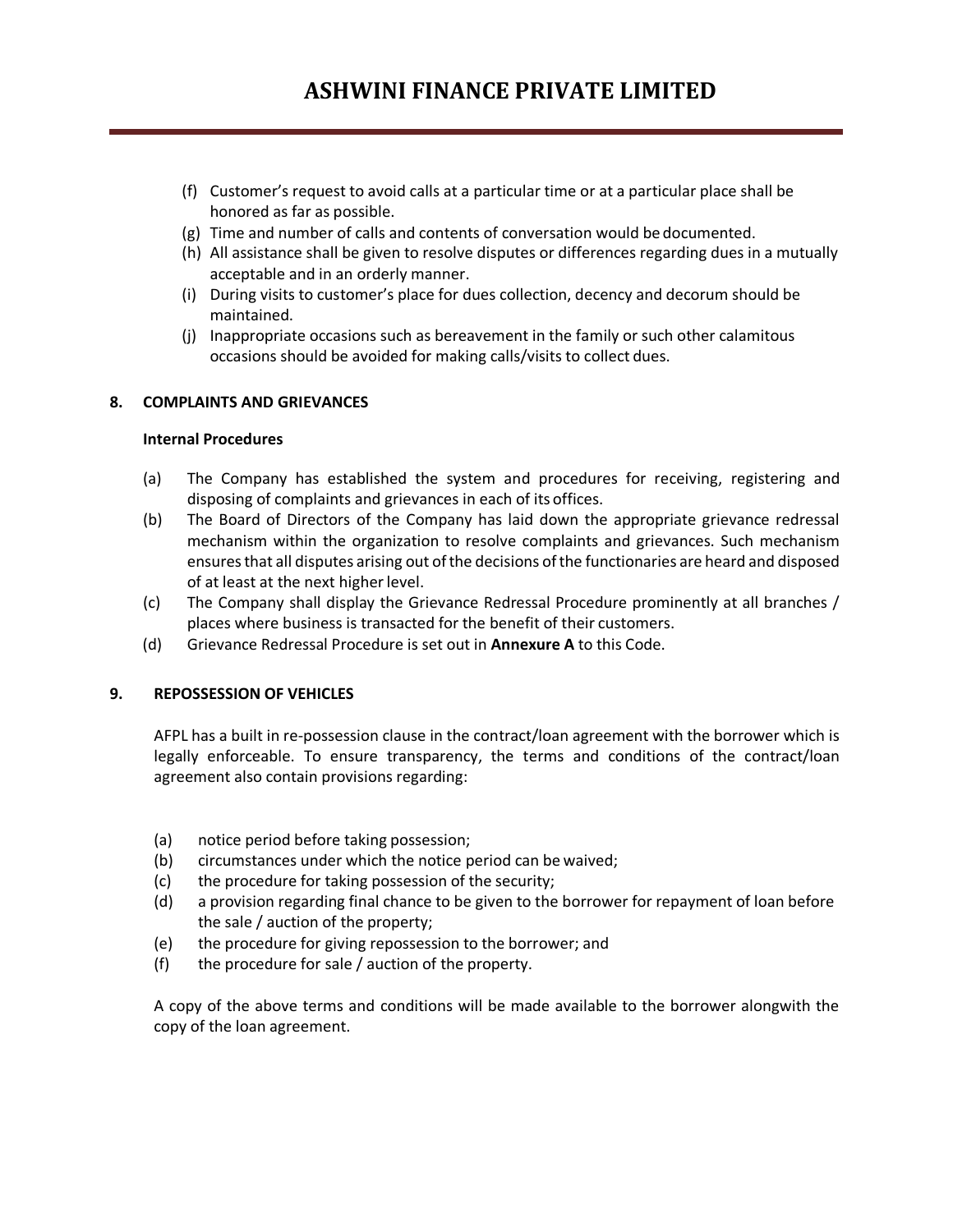## **10. GENERAL**

- (a) We shall refrain from interference in the affairs of the borrower except for the purposes in the terms and conditions of the loan agreement (unless information, not earlier disclosed by the borrower, has been noticed).
- (b) We will verify the details mentioned by the Borrower/s in the loan application by contacting him / her at his / her Residence & / or on business telephone numbers & / or physically visiting his / her residence & / or business addresses through staff or through Agencies appointed for this purpose, if deemed necessary by us.
- (c) We shall advise the Borrower/s that if the Borrower/s acts fraudulently, he / she will be responsible for all losses on his / her account & that if the Borrower/s acts without reasonable care & this causes losses, the Borrower/s may be held responsible for the same.
- (d) We shall not discriminate on grounds of sex, caste & religion in the matter of Lending. However, this does not preclude us from instituting or participating in Schemes framed for different Sections of the Society.
- (e) We shall process requests for transfer of a loan account, either from the borrower/s or from a bank / financial institution, in the normal course. In case of receipt of request from the borrower/s for transfer of the loan account, the consent or otherwise i.e. objection of the Company, if any, shall be conveyed within 21 days from the date of receipt of such request. Such transfer shall be as per the transparent contractual terms entered into with the borrower/s in consonance with law.
- (f) In the matter of recovery of loans, we shall not resort to undue harassment viz; persistently bothering the borrowers at odd hours, use muscle power for recovery of loans etc. We shall ensure that the staff are adequately trained to deal with the customers in an appropriate manner.
- (g) To publicize the Code we will:-
	- 1. Make available this Code at every branch; and on our website
	- 2. Ensure that our staff is trained to provide relevant information about the Code and to put the Code into practice.
- (h) The Board of Directors shall periodically review the Compliance of the Fair Practice Code and functioning of the grievance redressal mechanism. A consolidated report of such reviews may be submitted to the Board of Directors at regular intervals, or as may be prescribed from time to time.
- (i) The Code will be reviewed at yearly intervals or as and when felt necessary by the Board.
- (j) The Board of the company shall adopt an interest rate model taking into account relevant factors such as cost of funds, margin and risk premium which will help in determining the rate of interest to be charged for loans and advances. The rate of interest and the approach for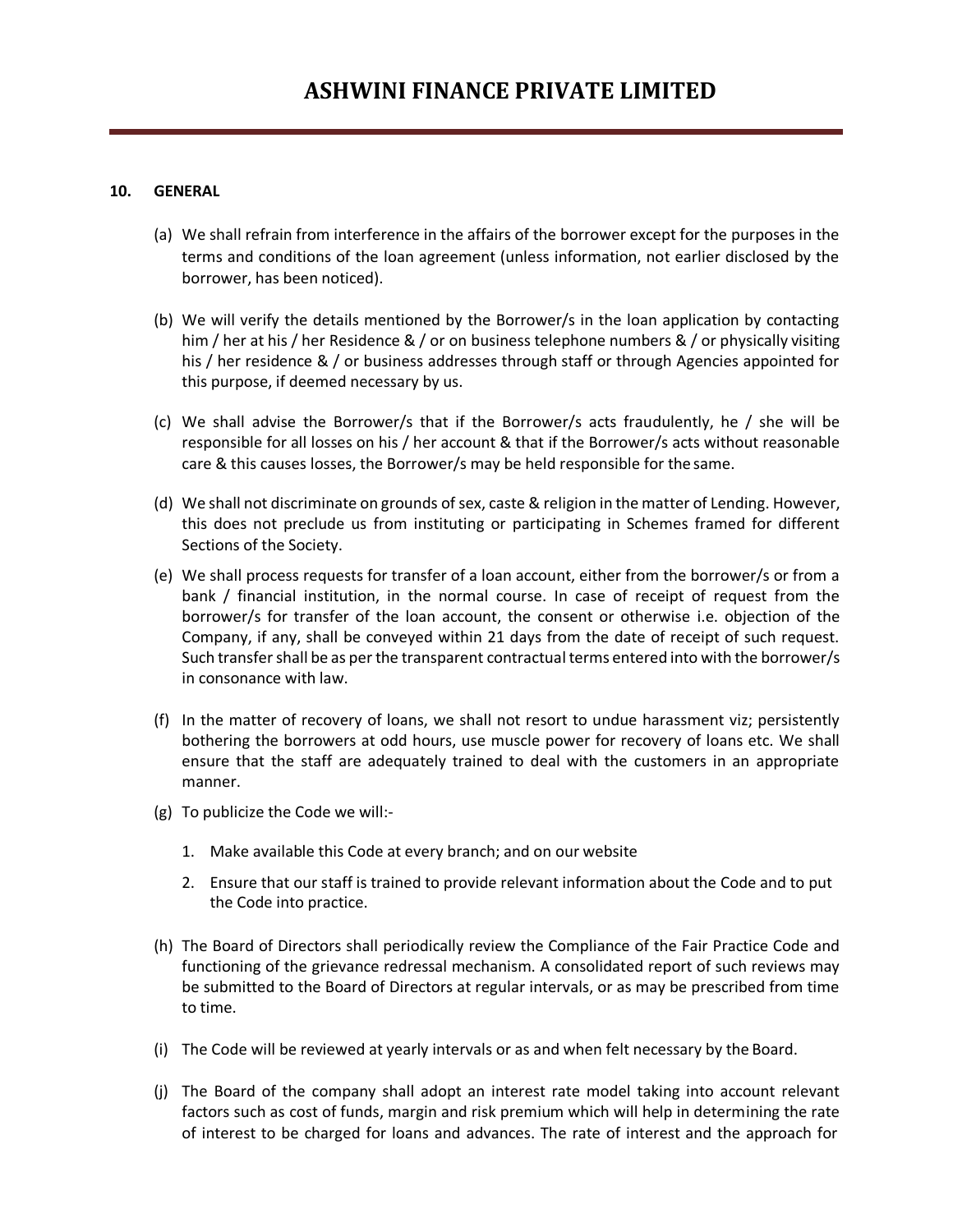gradations of risk and the parameters for charging different rate of interest to different categories of borrower/s shall be disclosed to the borrower/s or customer in the loan agreement.

- (k) The rates of interest and the approach for gradation of risks have also been made available on the website of the company. The information published in the website would be updated whenever there is a change in the rates of interest.
- (l) The rate of interest would be annualised rate so that the borrower/s is aware of the exact rates that would be charged to the account.

# **11. EFFECTIVE DATE**

- $\triangleright$  This Code has been approved and adopted by the Board of Directors of the Company on 25<sup>th</sup> sept 2017 effective immediately.
- $\triangleright$  This Code has been further amended and approved by the Board of Directors on 10<sup>th</sup> sept 2018.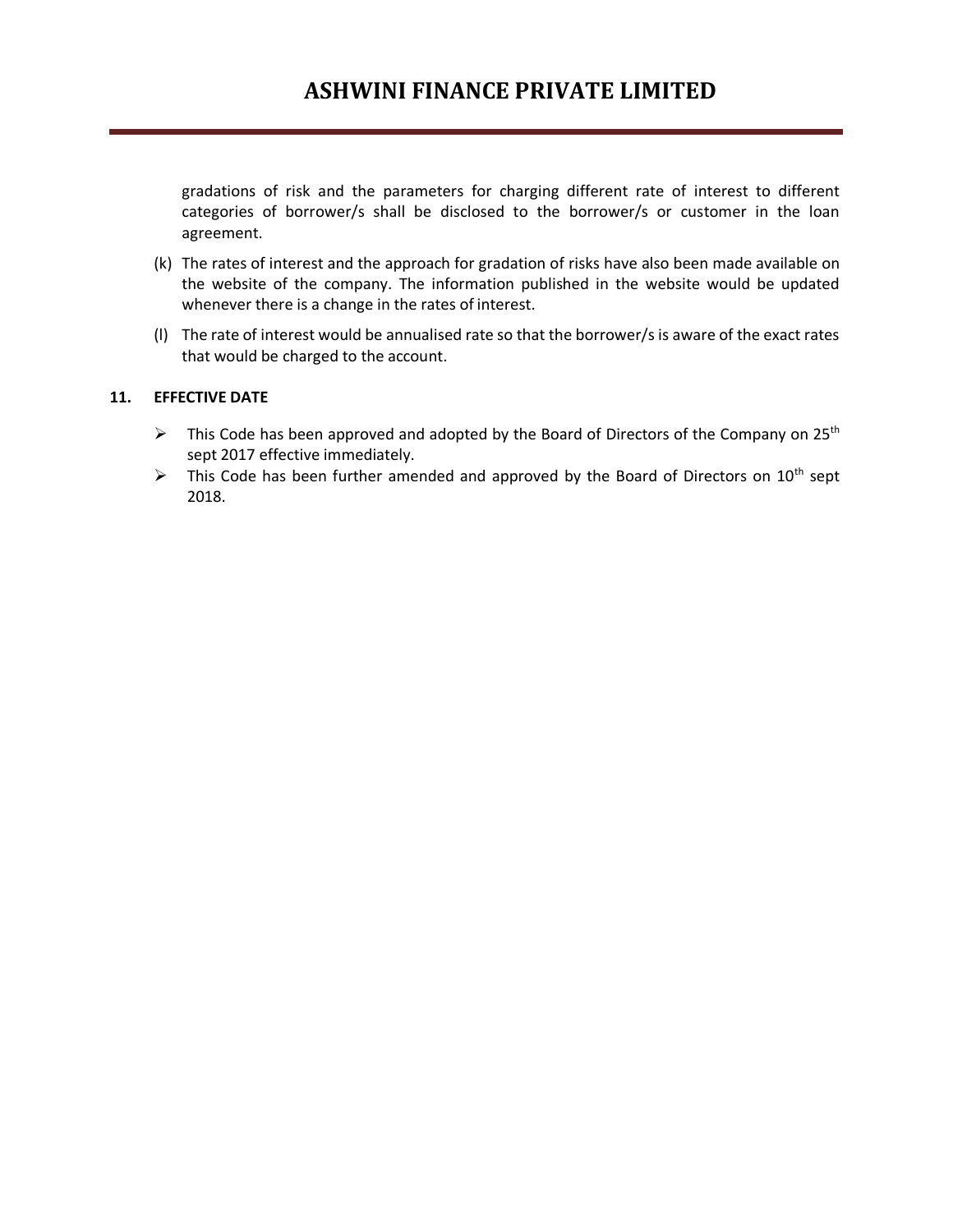#### **Annexure A**

#### **Grievance Redressal Procedure**

Great services help companies drive the customer acquisition, retention and efficiency which in turn make the company successful. At AFPL, the core philosophy being Grievance Redressal has always been customer care, and hence we have developed a three-tier approach to leave no stone unturned in solving the customer complaints.

The company has established a three-tier approach to resolve any complaint / query / grievance

## **Level 1:**

- A. In case of any query/grievance, the borrower/s may contact the following:
	- (a) Call Centre Team through any of the following channels: (i) Telephonically at 9921287000 (ii) Writing email a[t cre.avfl@gmail.com](mailto:cre.avfl@gmail.com) (Kind attention: Mr. Vaibhav)

(b) Branch Team/s through the following channel: (i) Visiting Branch office and register their complaint/query/grievance in the complaint register available in the branch.

We shall strive to provide the borrower/s with a suitable response/resolution on his/her complaint/query/grievance within 7 working days.

B. In case the borrower/s is not satisfied with the resolution/respond provided by the Call Centre Team or Branch Team/s in due course, then he may further contact our executive at our corporate Office in the following manner.

**Mail**: AFPL Private Limited

1A, 5<sup>th</sup> Floor, Downtown City Vista Kharadi , Pune -411014

We shall strive to provide the borrower/s with a suitable response/resolution on his complaint/query/grievance within 7 working days.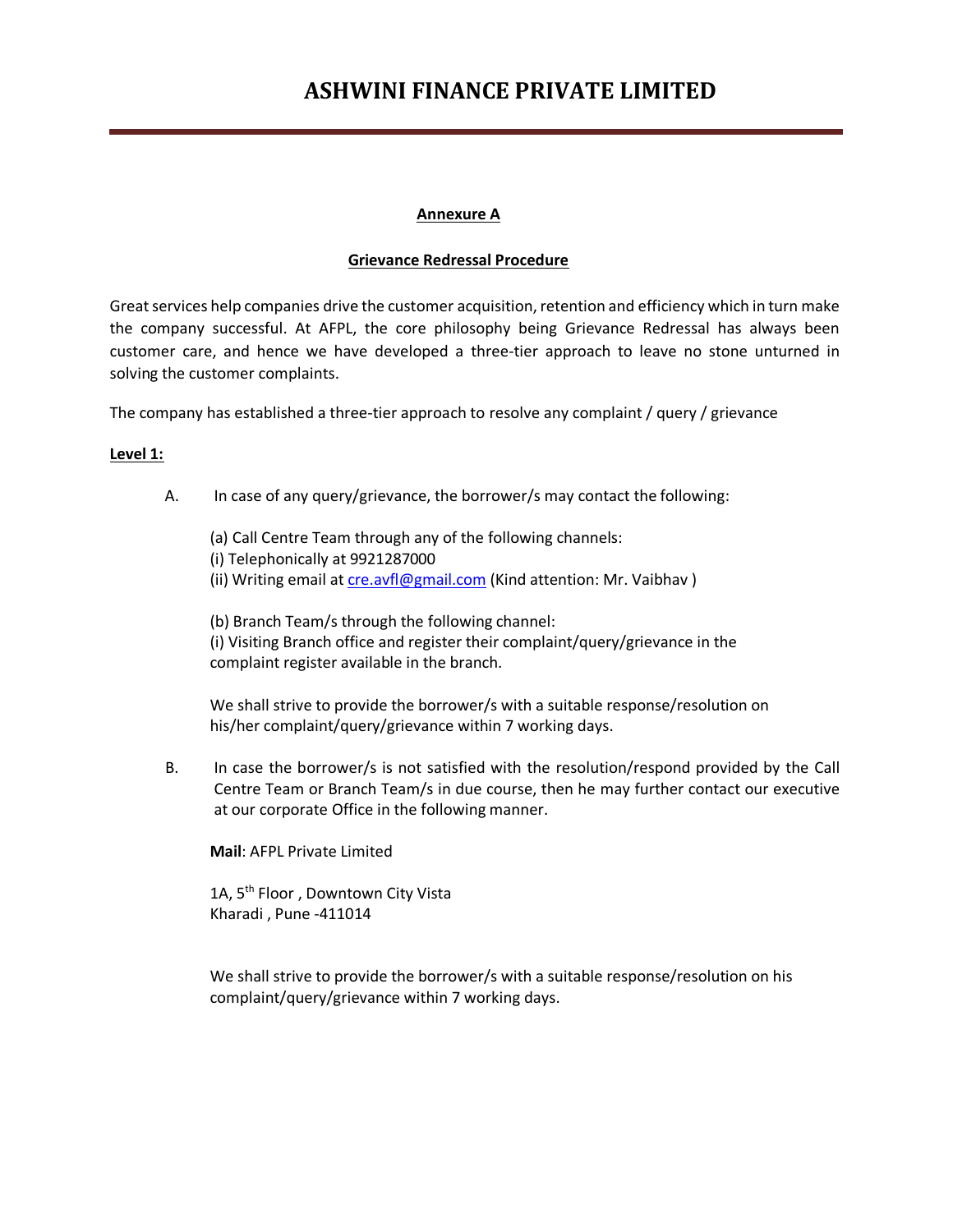In case the borrower/s is not satisfied with the resolution/respond provided by the above team in due course, then he may escalate his compliant in the following manner.

#### **Level 2:**

In case the borrower/s is not satisfied with the resolution/respond provided by the Level 1 team as above in due course, then he/she may contact our Senior through any of the following channels:

**Mail**: [ceo@ashwinifinance.com](mailto:ceo@ashwinifinance.com) **Name:** Prerna **Designation:** Branch Manager

#### **We will strive to solve your complaint/query/grievance at this level.**

#### **Level 3:**

In case the Borrower/s is still dissatisfied with the resolution/respond provided by our Customer Response Team, then he/she may further contact our Director through any of the following channels:

 **Mail**: [ashwinifinanceltd@gmail.com](mailto:ashwinifinanceltd@gmail.com)  **Name: Amar Hule Designation: Director**

**We will make our best efforts to solve your complaint/query/grievance at this level.**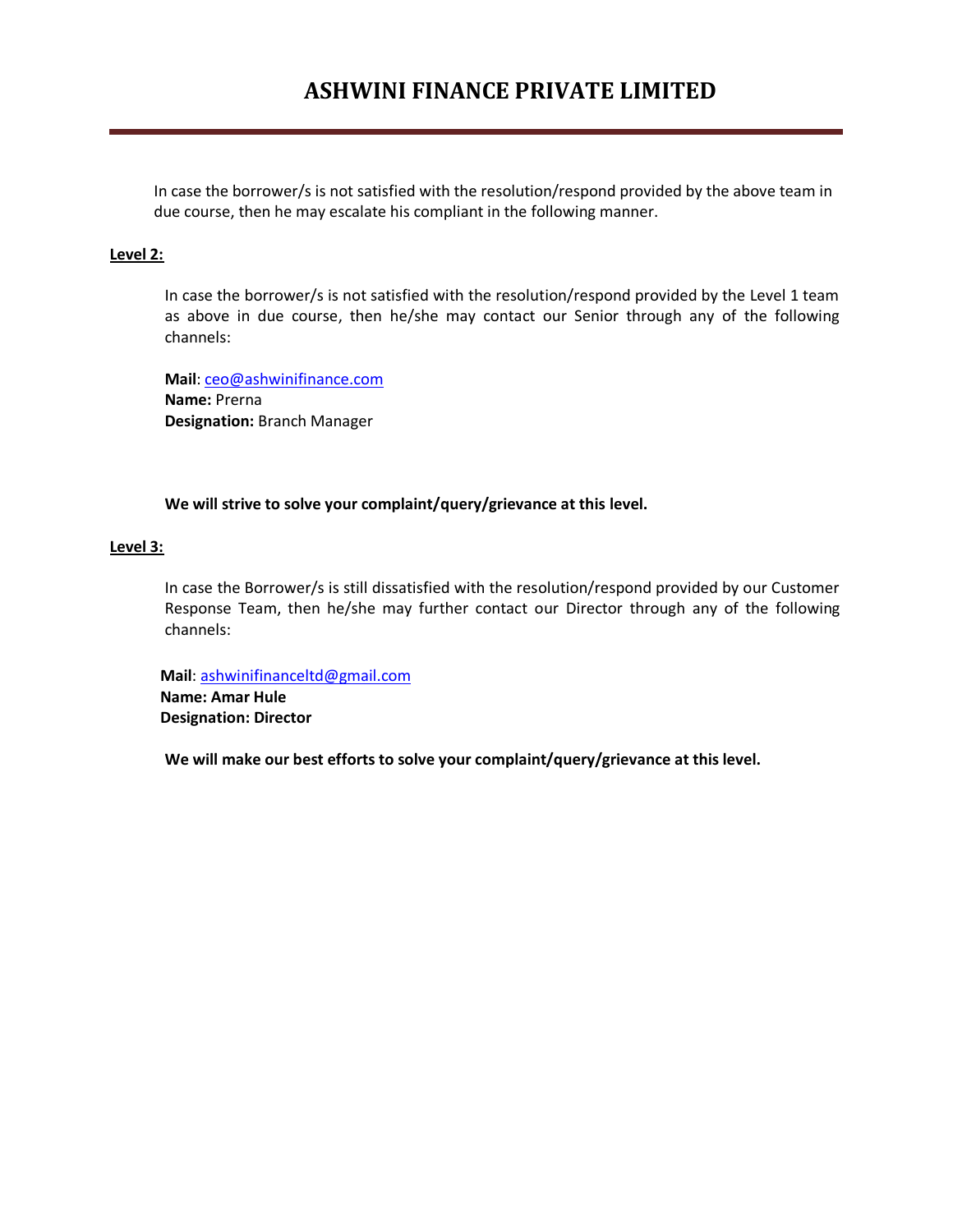# **A. Salient Features of Ombudsman Scheme for Non-Banking Financial Companies, 2018**

## **(i) The Scheme covers customers of:**

- $\triangleright$  All deposit taking NBFCs
- $\triangleright$  NBFCs having customer interface, with assets size  $\geq$ = Rs. 100 crores as on audited balance sheet date of previous financial year (Excluding: Infrastructure Finance Companies, Core Investment Companies, Infrastructure Debt Fund and NBFCs under liquidation)

## **(ii) Grounds for filing a complaint by a customer:**

- $\triangleright$  Interest not paid OR paid with delay
- $\triangleright$  Cheque not presented OR done with delay
- $\triangleright$  Not conveyed the amount of loan sanctioned, terms & conditions, annualised rate of interest, etc.
- $\triangleright$  Notice not provided for changes in agreement, levy of charges
- $\triangleright$  Failure to ensure transparency in contract/loan agreement
- $\triangleright$  Failure/delay in releasing securities/ documents
- $\triangleright$  Failure to provide legally enforceable built-in repossession in contract/loan agreement
- $\triangleright$  RBI directives not followed by NBFC
- Guidelines on Fair Practices Code not followed

## **(iii) How can a Customer file a complaint?**